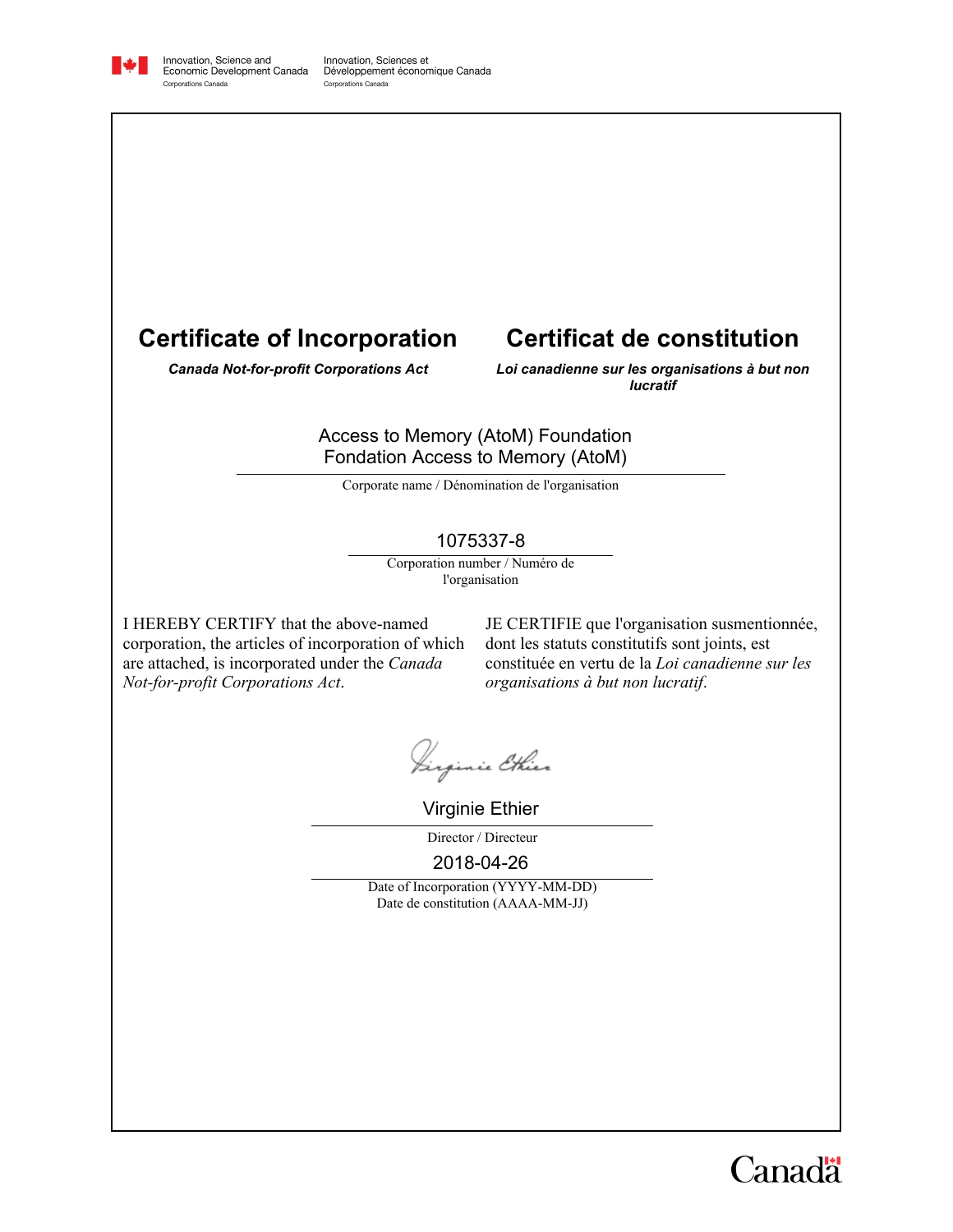

1

Innovation, Sciences et Développement économique Canada Corporations Canada

**Articles of Incorporation**

*Canada Not-for-profit Corporations*

*Act* (NFP Act)

**Form 4001**

## **Formulaire 4001 Statuts constitutifs**

*Loi canadienne sur les organisations à but non lucratif* (Loi BNL)

|                | Corporate name                                                                                            |                                         |  |
|----------------|-----------------------------------------------------------------------------------------------------------|-----------------------------------------|--|
|                | Dénomination de l'organisation                                                                            |                                         |  |
|                | Access to Memory (AtoM) Foundation                                                                        |                                         |  |
|                | Fondation Access to Memory (AtoM)                                                                         |                                         |  |
| $\overline{2}$ | The province or territory in Canada where the registered office is situated                               |                                         |  |
|                | La province ou le territoire au Canada où est maintenu le siège                                           |                                         |  |
|                | <b>BC</b>                                                                                                 |                                         |  |
| 3              | Minimum and maximum number of directors                                                                   |                                         |  |
|                | Nombres minimal et maximal d'administrateurs                                                              |                                         |  |
|                | Min. $3$<br>Max.9                                                                                         |                                         |  |
| 4              | Statement of the purpose of the corporation                                                               |                                         |  |
|                | Déclaration d'intention de l'organisation                                                                 |                                         |  |
|                | See attached schedule / Voir l'annexe ci-jointe                                                           |                                         |  |
| 5              | Restrictions on the activities that the corporation may carry on, if any                                  |                                         |  |
|                | Limites imposées aux activités de l'organisation, le cas échéant                                          |                                         |  |
|                | None                                                                                                      |                                         |  |
| 6              | The classes, or regional or other groups, of members that the corporation is authorized to establish      |                                         |  |
|                | Les catégories, groupes régionaux ou autres groupes de membres que l'organisation est autorisée à établir |                                         |  |
|                | See attached schedule / Voir l'annexe ci-jointe                                                           |                                         |  |
| $\overline{7}$ | Statement regarding the distribution of property remaining on liquidation                                 |                                         |  |
|                | Déclaration relative à la répartition du reliquat des biens lors de la liquidation                        |                                         |  |
|                | See attached schedule / Voir l'annexe ci-jointe                                                           |                                         |  |
| 8              | Additional provisions, if any                                                                             |                                         |  |
|                | Dispositions supplémentaires, le cas échéant                                                              |                                         |  |
|                | See attached schedule / Voir l'annexe ci-jointe                                                           |                                         |  |
| 9              | <b>Declaration:</b> I hereby certify that I am an incorporator of the corporation.                        |                                         |  |
|                | Déclaration : J'atteste que je suis un fondateur de l'organisation.                                       |                                         |  |
|                | $Name(s) - Nom(s)$                                                                                        | Original Signed by - Original signé par |  |

Magellan Management Ltd.

Karen Fruitman

Karen Fruitman

A person who makes, or assists in making, a false or misleading statement is guilty of an offence and liable on summary conviction to a fine of not more than \$5,000 or to imprisonment for a<br>term of not more than six months

La personne qui fait une déclaration fausse ou trompeuse, ou qui aide une personne à faire une telle déclaration, commet une infraction et encourt, sur déclaration de culpabilité par procédure<br>sommaire, une amende maximale

You are providing information required by the NFP Act. Note that both the NFP Act and the *Privacy Act* allow this information to be disclosed to the public. It will be stored in personal information bank number IC/PPU-049.

Vous fournissez des renseignements exigés par la Loi BNL. Il est à noter que la Loi BNL et la *Loi sur les renseignements personnels* permettent que de tels renseignements soient divulgués au public. Ils seront stockés dans la banque de renseignements personnels numéro IC/PPU-049.

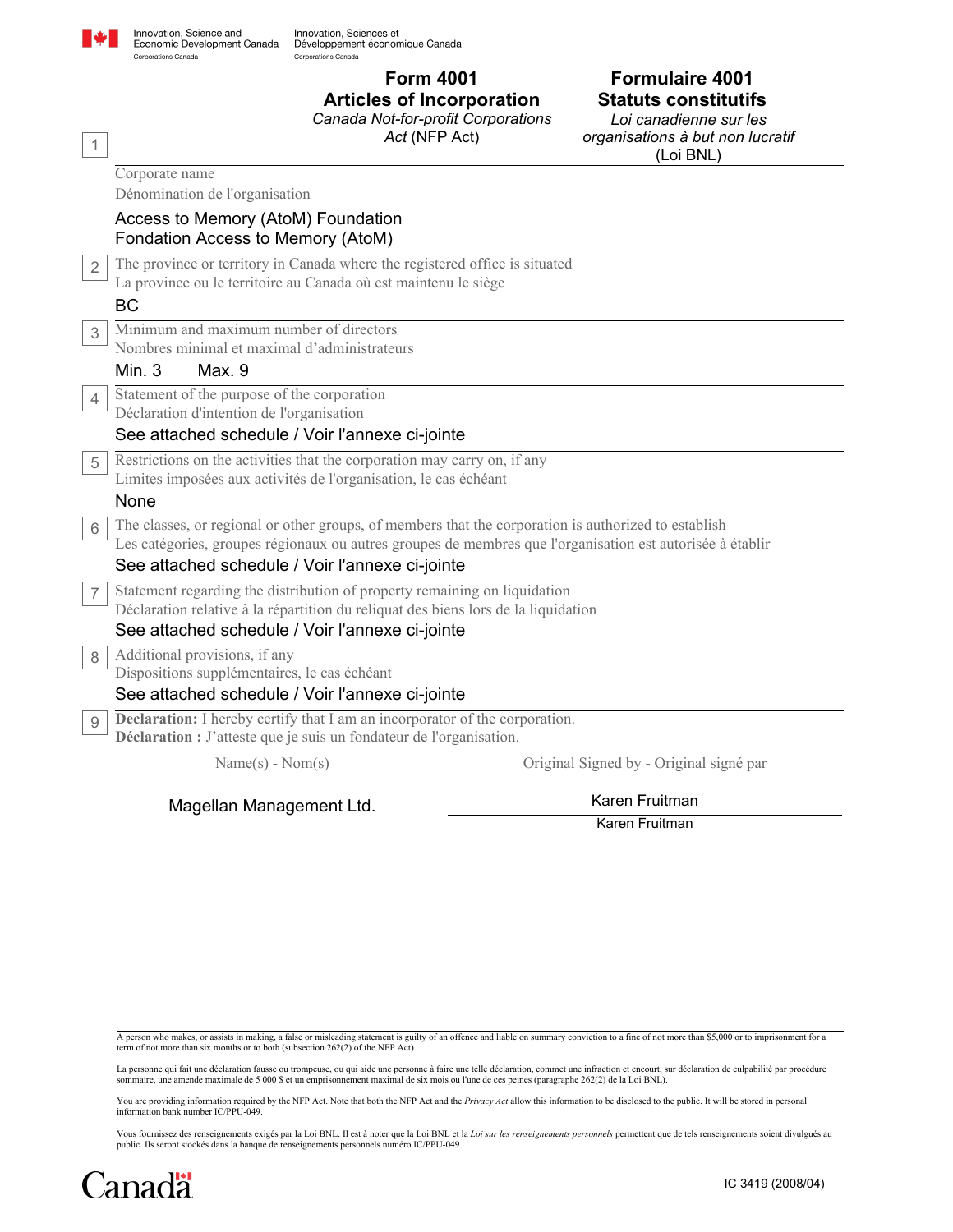# Schedule / Annexe Purpose Of Corporation / Déclaration d'intention de l'organisation

To oversee and support the development, sustainability and adoption of Access to Memory (AtoM) as a multilingual, multi-repository open source application for standards-based archival description and access.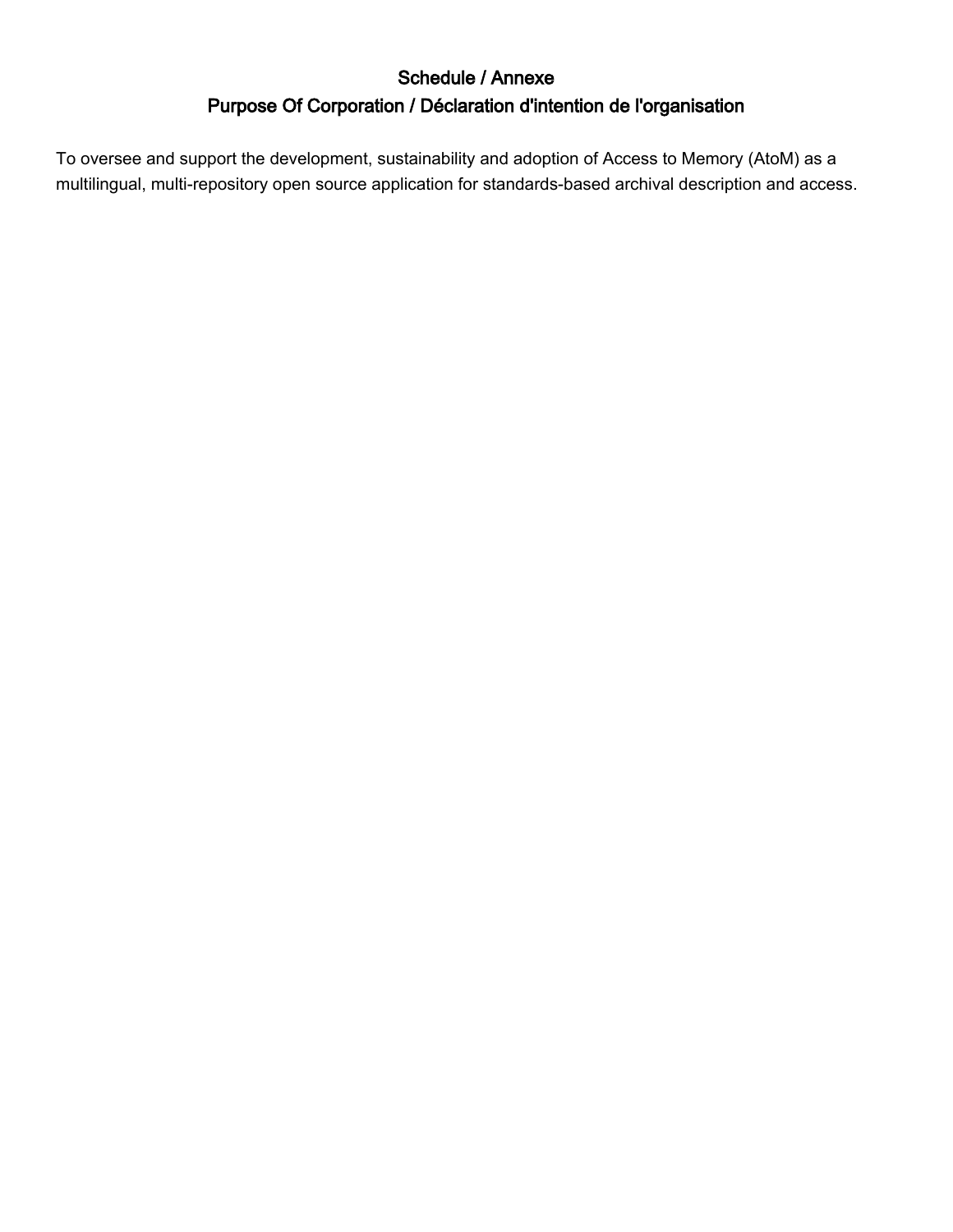#### **Schedule A to the Articles of Incorporation for Access to Memory Foundation**

#### **6 - The classes, or regional or other groups, of members that the corporation is authorized to establish**

The corporation is authorized to establish Institutional Members and Individual Members as follows:

The Institutional Members shall be entitled to receive notice of, attend and vote at all meetings of members, and each Institutional Member shall be entitled to one (1) vote at such meetings except for meetings at which only members of another class are entitled to vote separately as a class.

Except as otherwise provided by the Canada Not-for-profit Corporations Act, S.C. 2009, c.23, the Individual Members shall not be entitled to receive notice of, attend or vote at any meeting of members of the Corporation.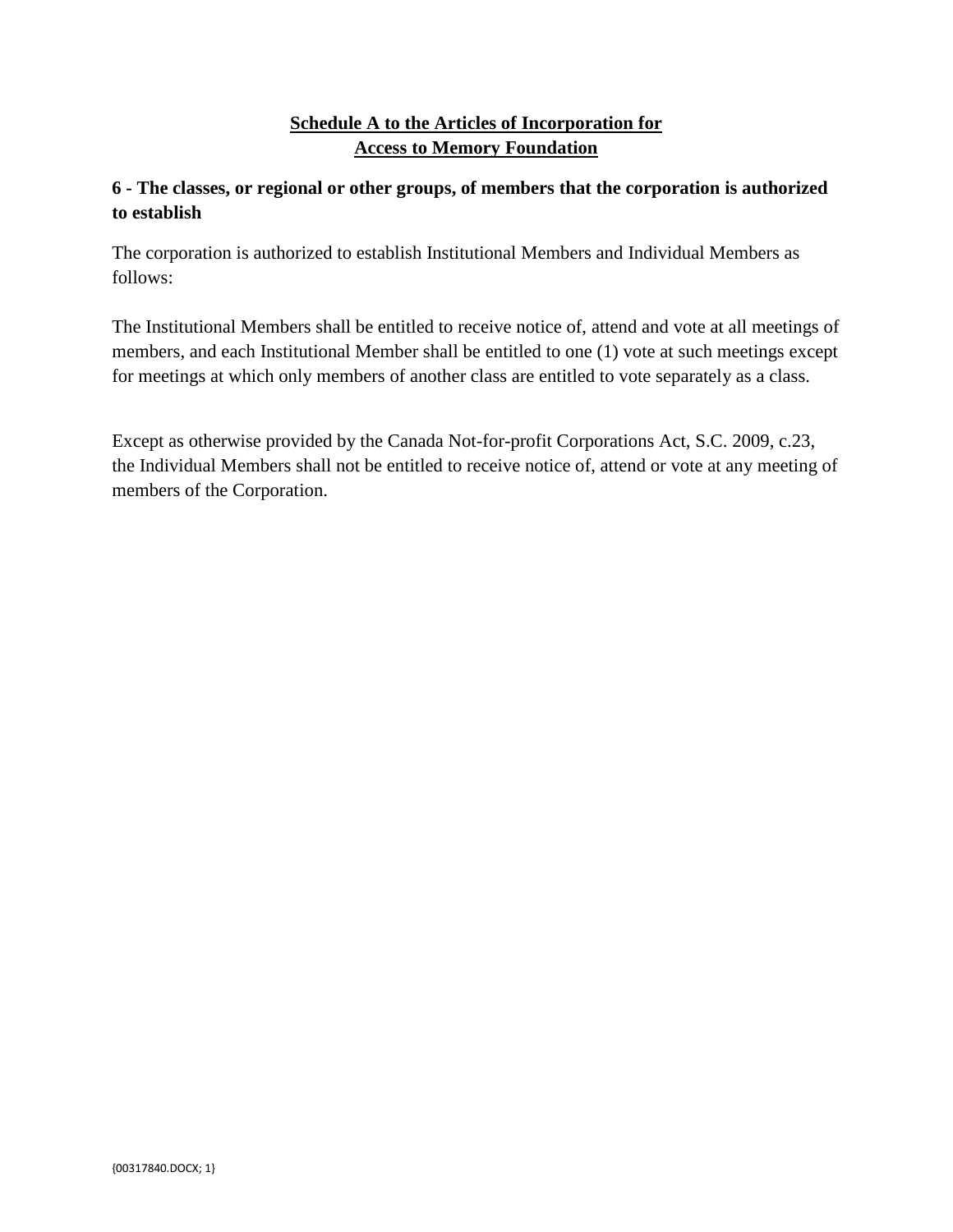## Schedule / Annexe

## Distribution of Property on Liquidation / Répartition du reliquat des biens lors de la liquidation

Any property remaining on liquidation after the discharge of any liabilities of the corporation, other than property referred to in section 234, shall be distributed to one or more qualified donees, within the meaning of subsection 248(1) of the Income Tax Act.